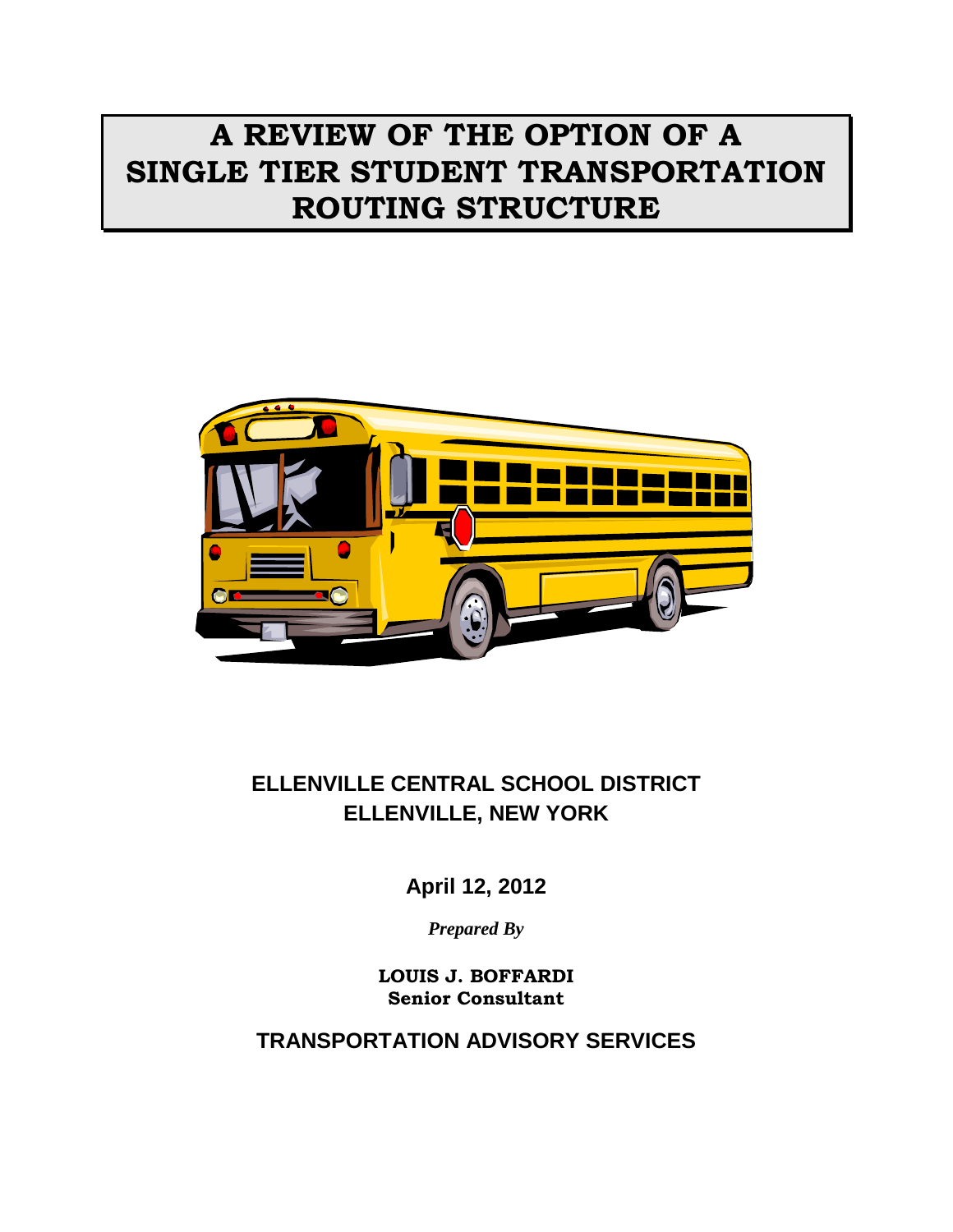Louis J. Boffardi of Transportation Advisory Services (**TAS**) is providing assistance to the Ellenville School District in a review of its transportation program to see if it is possible to reconstruct the program to a single tier system and/or to reduce the number of operating routes. The overall goal is to seek cost efficiencies. A study was completed in September 2008, and at that time the report showed that a restructuring of the transportation program to a single tier system would increase the number of operating buses/vans. Therefore, there would be no cost savings.

The School District's liaison for this project was Vincent Napoli, School Business Administrator.

## **STUDY PROFILE**

The Ellenville Central School District is located in Ulster County in the mid Hudson Valley section of New York State. The School District is a component of the Ulster BOCES. According to the New York State Education Department's Transportation Formula Aid Output Report (TRA), the School District is 134.737 square miles with a public school enrollment of 13.500 students per square mile based upon the fall 2009 public school enrollment of 1,819 students (2009 is the latest year for which this information is available from the State.). The School District has a State Share Ratio for Transportation Aide of 72.0% (which considers the rural nature of the School District through the addition of a sparsity factor of 02.3%) of approved eligible expenses. This puts the School District in the upper quartile of eligible State transportation aid (The minimum in New York State is 6.5% and the maximum is 90.0%).

The sparsity factor is established by taking excess enrollment per square mile which in Ellenville is 7.500 (21.000 minus 13.500 [the 2009 enrollment per square mile]) and dividing it by 317.88 (7.500  $\div$  317.88) to receive 02.3. What does this mean? A small portion of the students in the School District live in a sparse area, and this has an impact upon the transportation program for which the State is willing to provide some additional funding. Statistically, it's 42 students.

The School District also has a non-allowable pupil decimal of 0.0042. The non-allowable pupil decimal is a ratio of non-allowable pupil transportation expenses to the total net transportation expenses expressed as a decimal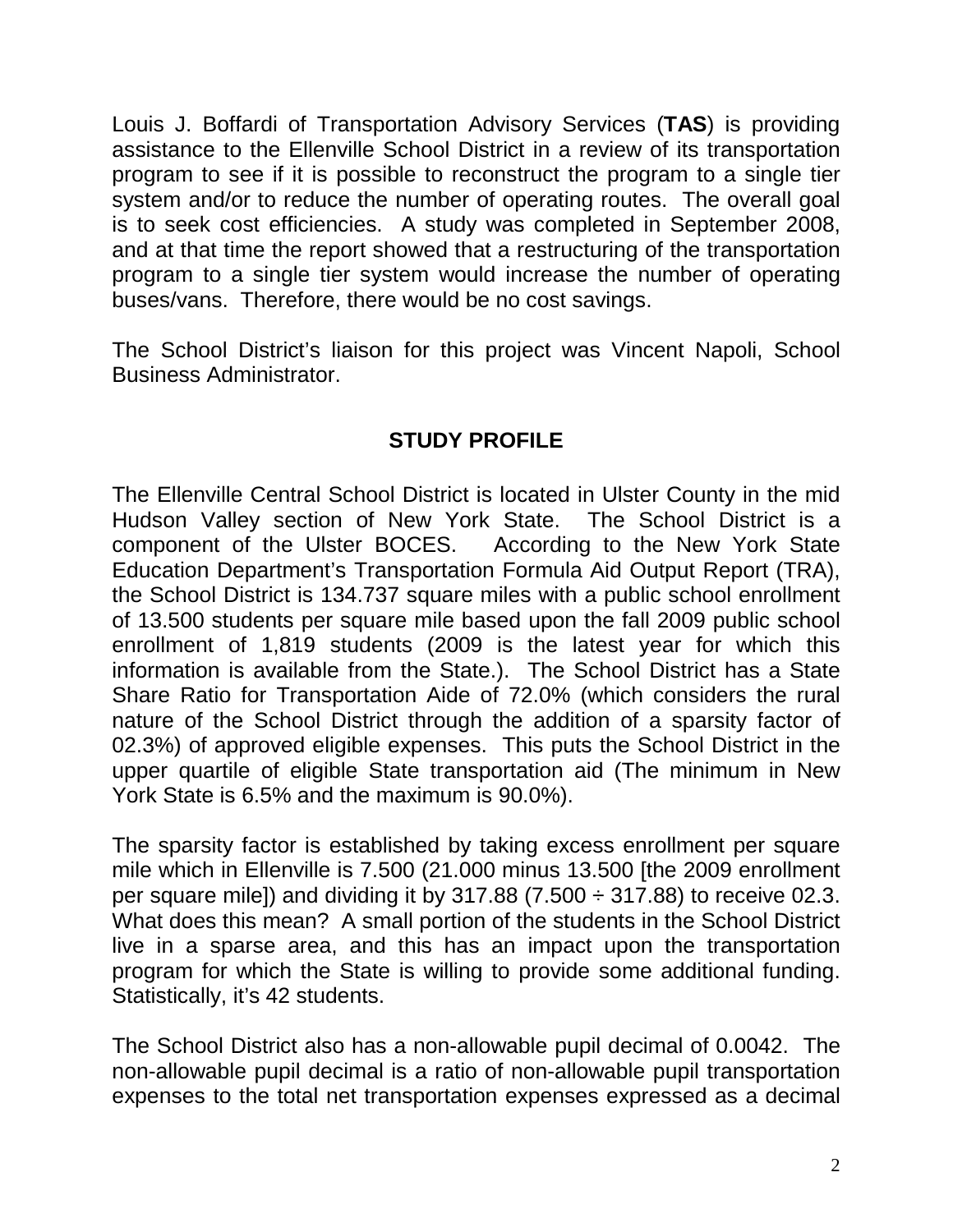to four places. The decimal is used to calculate a deduction from net transportation expenses of district-owned, leased, or contract buses in the calculation of allowable pupil transportation expenditures for aid purposes. In effect, non-allowable student transportation is the non-allowable cost from State aid calculations of transporting students who live one-and-one half (1<sup>1/2</sup>) miles or less from the school they are attending or students on a feeder route who live one (1) mile or less from the main bus route. Since the School District transports students who live one-and-a-half miles or less from the school they are attending, the cost of these students is not aidable. The cost of transportation for these students is borne in totality by the local taxpayer.

The School District consists of a single PK-12 school building located on Maple Avenue in the Village of Ellenville.

The transportation program operates on a two-tier system with students in Grades 5-12 (the Middle School and the High School) being transported in the first tier and students in Grades PK-4 (the Elementary School) transported in the second tier. Because PK is a half day program, there is a morning dismissal at 11:30 am and an afternoon arrival 1:00 pm. Transportation is not provided for this mid-day dismissal/arrival.

Students in Grades 7-12 in the School District are eligible for transportation services if they reside a mile or more from the school, and students in Grades PK-6 are eligible for transportation services if they reside 7/10ths of a mile or more from the school. These mileage limits are less than what is required under State law and the transportation cost of these students is what is included in the non allowable pupil decimal. Under the School District's transportation eligibility requirements, Middle School students (Grades 5-8) are split in their eligibility for transportation services with approximately half treated as Elementary School students and the other half treated as High School students. Although a division in transportation eligibility is very unusual within a school, the split is probably an historical one representing a period in time when Grades 5 and 6 were contained within the Elementary School.

The transportation program is contracted wholly with Rolling V Bus Corporation of South Fallsburg, New York.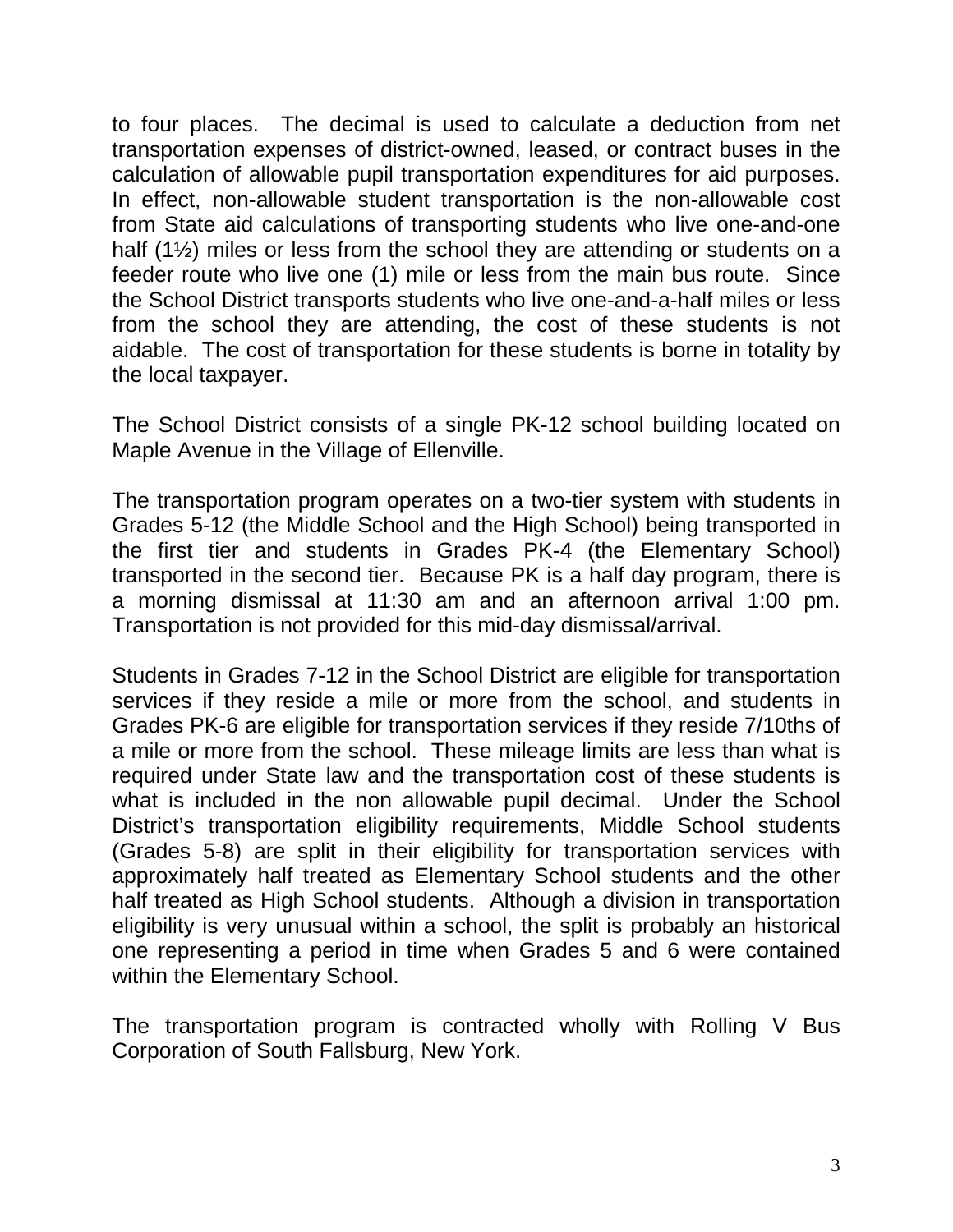At the time of this report (April 2012), the School District's September 2011 to June 2012 contracted transportation program consists of 40 vehicles with costs distributed as follows:

| Table 1                                                                 |          |                |
|-------------------------------------------------------------------------|----------|----------------|
| Vehicle                                                                 | No. of   | Cost           |
|                                                                         | Vehicles |                |
| 66-Passenger Bus                                                        | 13       |                |
| 27-Passenger Bus                                                        | 1        |                |
| <b>Wheelchair Vans</b>                                                  | 3        |                |
| 19/21-Passenger Vans                                                    | 13       |                |
| Suburban/Mini-Vans                                                      | 10       |                |
|                                                                         |          |                |
| Total                                                                   | 40       | \$2,108,152.13 |
|                                                                         |          |                |
| Aides                                                                   | 24       | \$372,735.00   |
|                                                                         |          |                |
| Additional hours (layover time) at Ulster BOCES                         |          | \$23,287.50    |
| Career & Technical Education Center on Route 9W in                      |          |                |
| Port Ewen                                                               |          |                |
|                                                                         |          |                |
| Additional hours (layover time) at the School for the                   |          | \$25,875.00    |
| Deaf in White Plains                                                    |          |                |
|                                                                         |          |                |
| Sub Total                                                               |          | \$2,530,049.63 |
|                                                                         |          |                |
| Late Routes at 4:45 pm                                                  |          | \$98,199.50    |
|                                                                         |          |                |
| 2011 Summer School Routes                                               |          | \$153,005.25   |
|                                                                         |          | ===========    |
| Grand Total for Transportation Program                                  |          | \$2,781,254.38 |
|                                                                         |          |                |
| Negotiated two-percent (2%) credit from the                             |          | \$55,625.09    |
| Contractor applied to the cost of athletic and field trips              |          |                |
| Source: Information provided by School District and Rolling V Bus Corp. |          |                |

Information concerning school start/end time and the present two-tier student transportation system is shown as follows:

|      | Table 2           |          |                                   |              |            |            |            |  |  |  |  |  |  |  |
|------|-------------------|----------|-----------------------------------|--------------|------------|------------|------------|--|--|--|--|--|--|--|
| Tier | School            | Grades   | <b>School Hours</b><br><b>Bus</b> |              | <b>Bus</b> | March      | March 2012 |  |  |  |  |  |  |  |
|      |                   |          | Arrival/                          |              | Departure  | 2012       | Scheduled  |  |  |  |  |  |  |  |
|      |                   |          | Drop-off                          |              |            | Enrollment | Ridership  |  |  |  |  |  |  |  |
|      | Ellenville High   | $9 - 12$ | $7:30$ am                         | $7:50$ am to | $2:45$ pm  | 504        |            |  |  |  |  |  |  |  |
|      | School            |          |                                   | $2:34$ pm    |            |            | 707        |  |  |  |  |  |  |  |
|      | Ellenville Middle | $5 - 8$  | $7:30$ am                         | $7:50$ am to | $2:45$ pm  | 541        |            |  |  |  |  |  |  |  |
|      | School            |          |                                   | $2:32$ pm    |            |            |            |  |  |  |  |  |  |  |
|      | Total Grades 5-12 | 1.045    |                                   |              |            |            |            |  |  |  |  |  |  |  |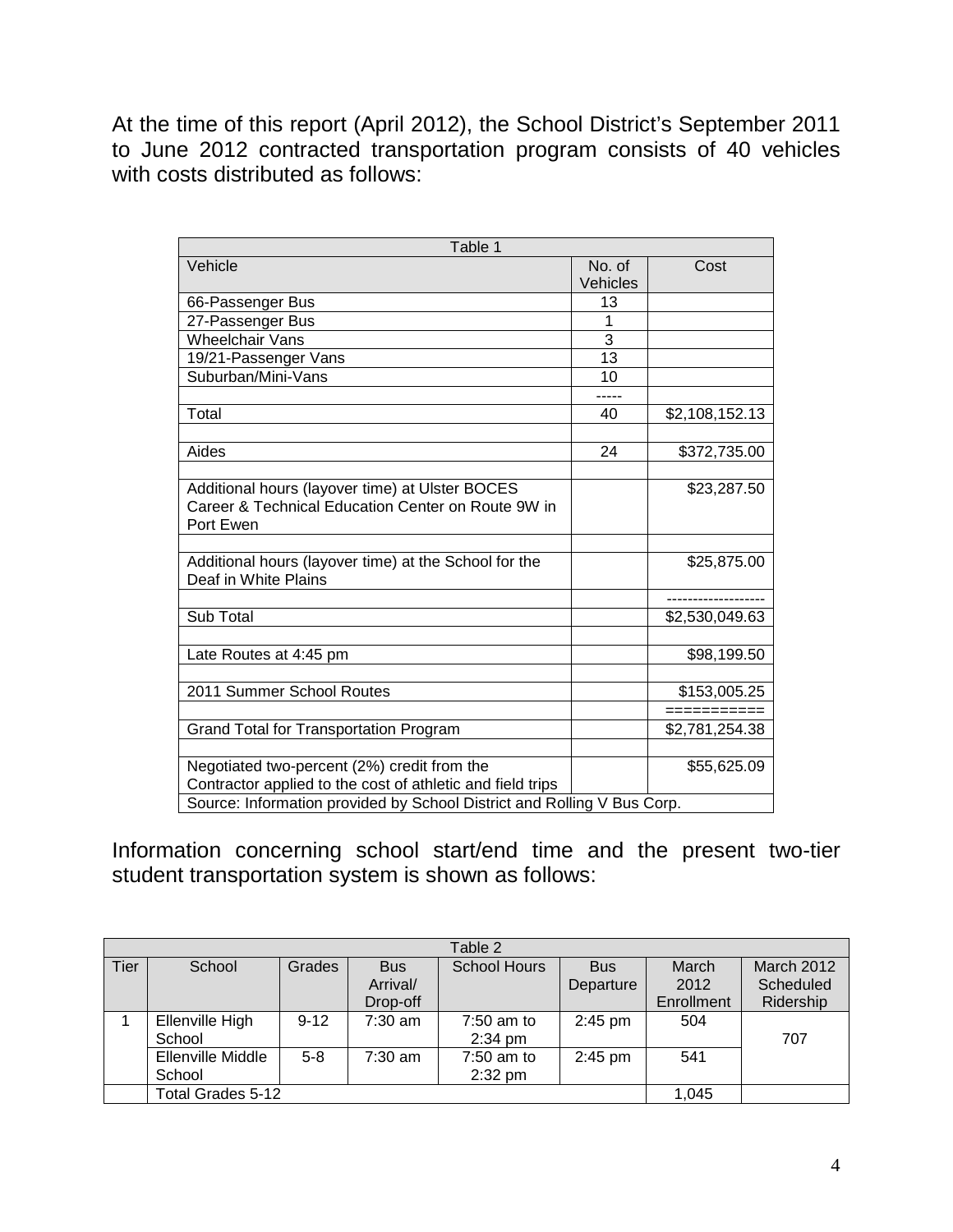|             | Table 2                                                                                               |               |           |                     |            |            |            |  |  |  |  |  |
|-------------|-------------------------------------------------------------------------------------------------------|---------------|-----------|---------------------|------------|------------|------------|--|--|--|--|--|
| <b>Tier</b> | School                                                                                                | <b>Grades</b> | Bus.      | <b>School Hours</b> | <b>Bus</b> | March      | March 2012 |  |  |  |  |  |
|             |                                                                                                       |               | Arrival/  |                     | Departure  | 2012       | Scheduled  |  |  |  |  |  |
|             |                                                                                                       |               | Drop-off  |                     |            | Enrollment | Ridership  |  |  |  |  |  |
|             |                                                                                                       | $K-4$         | $8:45$ am | $9:00$ am to        | $3:35$ pm  | 643        |            |  |  |  |  |  |
| 2           | Ellenville                                                                                            |               |           | $3:30$ pm           |            |            | 498        |  |  |  |  |  |
|             | Elementary                                                                                            | PK.           | $8:45$ am | 9:00 to 11:30       | $3:35$ pm  | 27         |            |  |  |  |  |  |
|             | School                                                                                                | <b>PK</b>     | 12:50 pm  | am                  |            | 27         |            |  |  |  |  |  |
|             |                                                                                                       |               |           | 1:00 to 3:30        |            |            |            |  |  |  |  |  |
|             |                                                                                                       |               |           | pm                  |            |            |            |  |  |  |  |  |
|             | <b>Total Grades PK-4</b>                                                                              |               |           |                     |            | 697        |            |  |  |  |  |  |
|             | Total PK-12                                                                                           |               |           |                     |            | 1.742      | 1,205      |  |  |  |  |  |
|             | *Includes 17 students from Wawarsing Christian Academy who are then shuttled to their school with two |               |           |                     |            |            |            |  |  |  |  |  |
|             | additional students who walk to the shuttle bus.                                                      |               |           |                     |            |            |            |  |  |  |  |  |
|             | **Elementary School scheduled ridership number includes students in Grades K-4 and only the morning   |               |           |                     |            |            |            |  |  |  |  |  |
|             | session of PK.                                                                                        |               |           |                     |            |            |            |  |  |  |  |  |
|             | Source: Information provided by School District and Rolling V Bus Corp.                               |               |           |                     |            |            |            |  |  |  |  |  |

## **THE TRANSPORTATION STUDY**

For each of the five days of the week of March  $26<sup>th</sup>$  to March  $30<sup>th</sup>$ , 2012, the drivers of all route buses operated by Rolling V Bus Corp. counted the students they were transporting to/from school. For three out of the five school days, School District personnel counted the number of students on some of the Elementary School route buses arriving at the School District campus. The numbers matched. The purpose of the ridership count was to compare the registered ridership on each route with the actual ridership in order to see to what extent the transportation program was being utilized by students who are scheduled to be transported. Depending upon a consistent pattern of ridership, the School District has three options.

- 1. The number of buses and the structure of the transportation program can continue as it is presently constituted.
- 2. The School District may be able to reduce one or more vehicles from the transportation program.
- 3. If the transportation program is substantially underutilized, an entire restructure of the transportation program may be able to be changed from a two tier system to a single tier.

Each of the above options has various sub options and alternates that can impact the School District minimally or dramatically.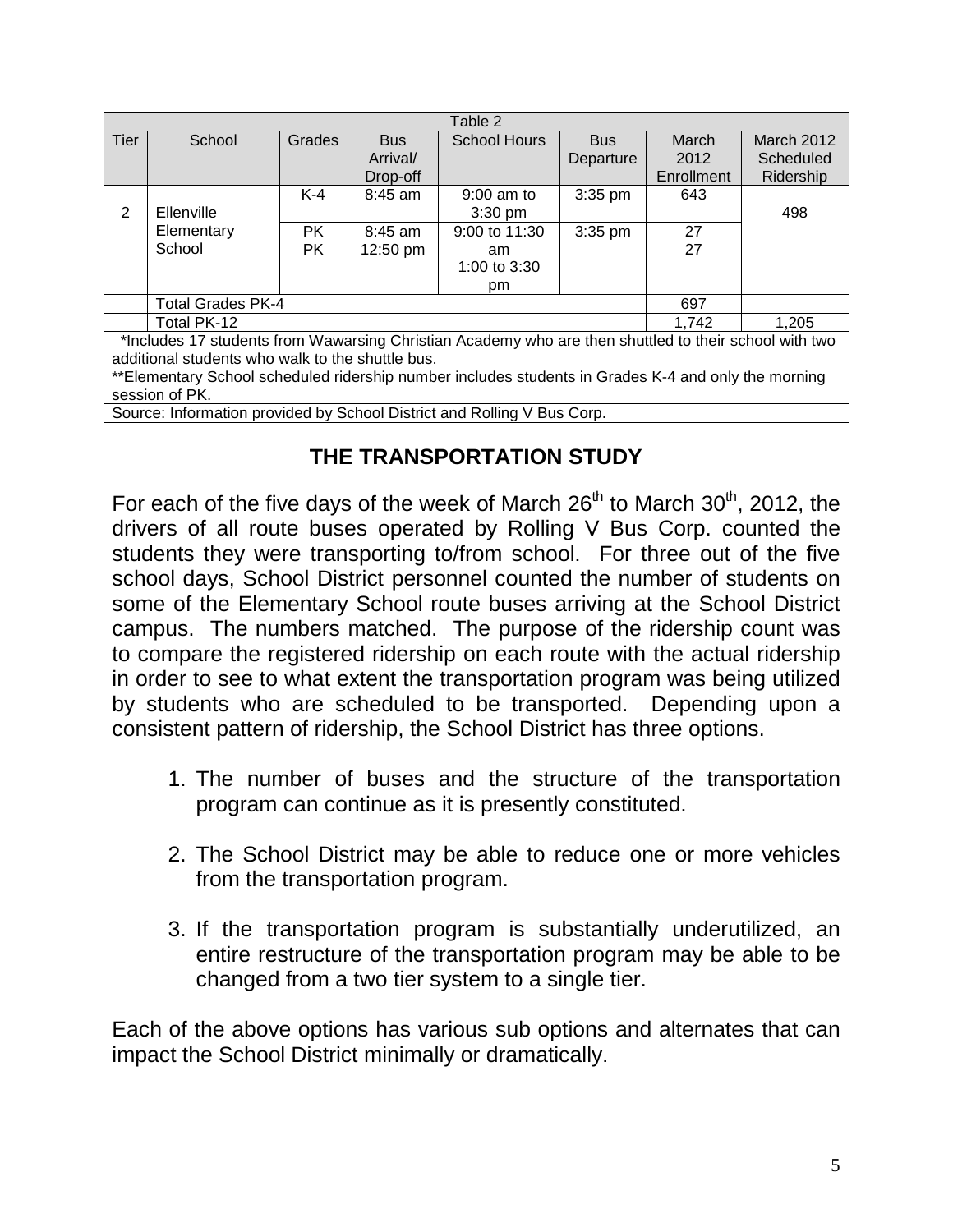The detailed results of the five-day count of the transportation program to the Ellenville schools are included as an Appendix to this report. However, a summary of the results is provided below.

|                              | Table 3 |                 |      |           |                                                                                         |        |  |                     |                                                   |  |                                                   |                     |  |
|------------------------------|---------|-----------------|------|-----------|-----------------------------------------------------------------------------------------|--------|--|---------------------|---------------------------------------------------|--|---------------------------------------------------|---------------------|--|
|                              |         | No. of Vehicles |      |           | Registered<br><b>Average Registered</b><br>Ridership by Type<br>Ridership<br>of Vehicle |        |  |                     | Average Actual<br>Ridership by<br>Type of Vehicle |  | Average Actual<br>Ridership by<br>Type of Vehicle |                     |  |
|                              | Tier 1  | Tier 2          | Tier | Tier<br>2 | Tier 1                                                                                  | Tier 2 |  | Tier 1<br><b>AM</b> | Tier 2<br><b>AM</b>                               |  | Tier 1<br><b>PM</b>                               | Tier 2<br><b>PM</b> |  |
| 66-Passenger<br><b>Buses</b> | 13      | 12              | 597  | 436       | 45.9                                                                                    | 36.3   |  | 28.9                | 21.6                                              |  | 19.3                                              | 31.7                |  |
| 27-Passenger<br><b>Bus</b>   |         |                 | 15   | 15        | 15                                                                                      | 15     |  | 12.2                | 14.2                                              |  | 10                                                | 13.4                |  |
| 20-Passenger<br>Vans         | 5       | 4               | 88   | 40        | 17.6                                                                                    | 10     |  | 9.2                 | 6.4                                               |  | 6.7                                               | 7.7                 |  |
| Wheelchair<br>Van            | 1       |                 | 7    | 7         | 7                                                                                       | 7      |  | 2.4                 | 4.2                                               |  | 3.6                                               | 6                   |  |
|                              |         |                 |      | -----     |                                                                                         |        |  |                     |                                                   |  |                                                   |                     |  |
| Total                        | 20      | 18              | 707  | 498       |                                                                                         |        |  |                     |                                                   |  |                                                   |                     |  |

The route review in the routing software and the ridership count immediately showed the following.

- 1. Of the 1,742 in-School District students only 1,205 (69.2%) are scheduled riders.
- 2. Of the 1,205 scheduled riders the following information was gathered:
	- a. Of the 707 eligible High School/Middle School riders, the actual ridership in the morning was between 375 students (53.0%) and 497 students (70.3%).
	- b. Of the 498 eligible Elementary School riders, the actual ridership in the morning was between 256 students (51.4%) and 347 students (69.7%).
	- c. The afternoon at the High School/Middle School saw the actual ridership to be between 246 students (34.8%) and 360 students (50.9%), This is a decrease between 129 students and 137 students from those who rode the buses in the morning.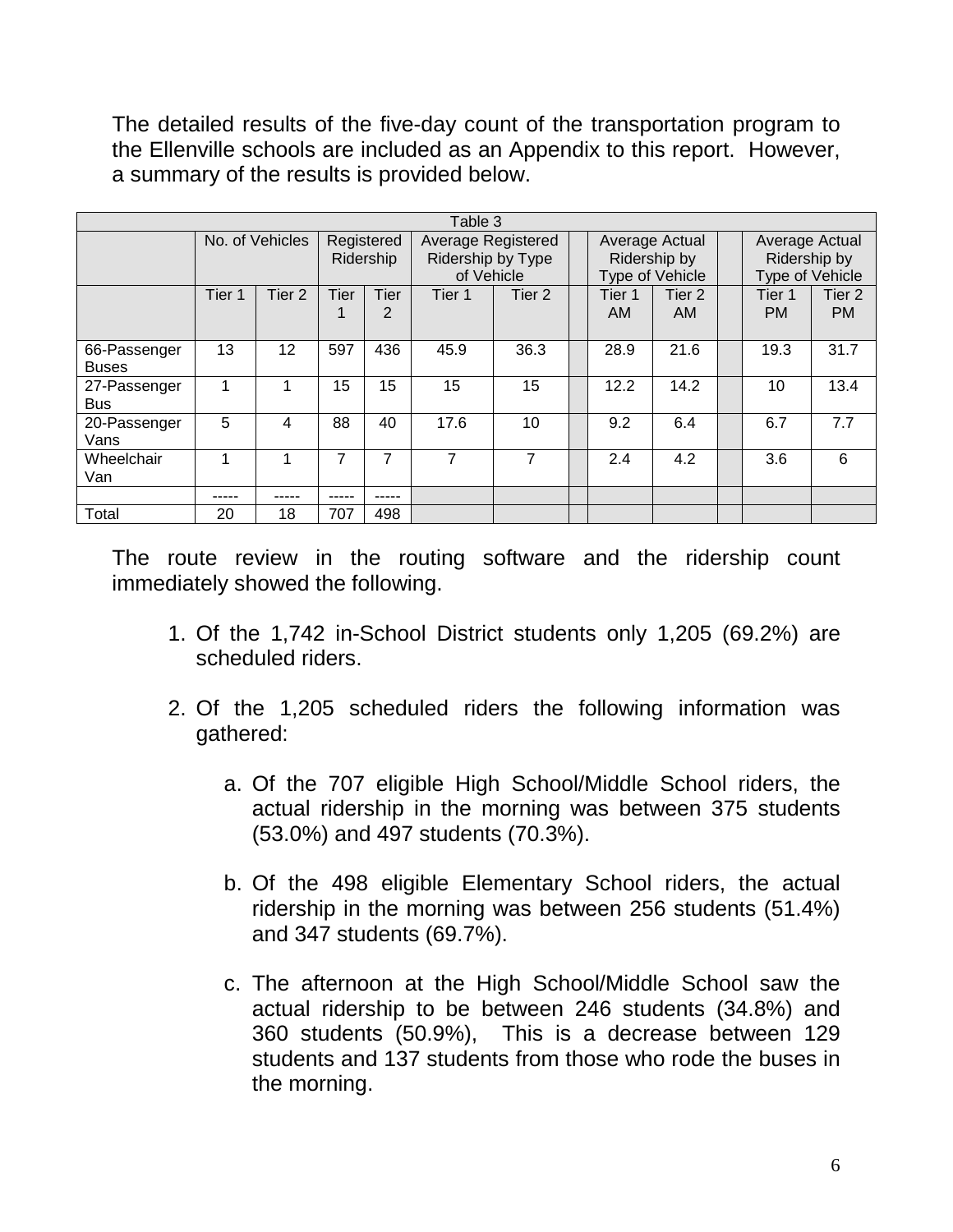d. At the Elementary School the ridership was between 376 students (75.5%) and 482 students (96.8%) in the afternoon. This is an increase between 120 students and 135 students, but not all of these additional students were from the Elementary School.

What does the above mean?

- 1. The actual ridership in the morning for the High School/Middle School and the Elementary School is well below the registered ridership. Students are using alternate means to get to school. They are either driving themselves, being driven, or walking to school.
- 2. In the afternoon, the ridership at the High School Middle/School is below the number being transported in the morning. However, the afternoon Elementary School tier increases appreciably. The explanation is probably one or both of the following:
	- a. Elementary School students who are driven to school in the morning may be riding the bus home in the afternoon.
	- b. High School/Middle School students may be staying after school for extra academic assistance, clubs, and/or other after-school activities, and then riding the Elementary School bus home.

Can the above information be used to restructure the transportation program for some cost savings? The restructuring can involve either a reduction of vehicles within the two–tier system or changing the two-tier system to a single tier.

- 1. Consider the reduction of the number of 66-passenger buses by one.
	- a. Under the 2011-2012 cost structure this will save the School District \$62,955.00 plus fuel. The two-percent (2%) credit of \$1,259.10 from the cost of the bus that is used to help offset the cost of athletic and field trips will be eliminated as well.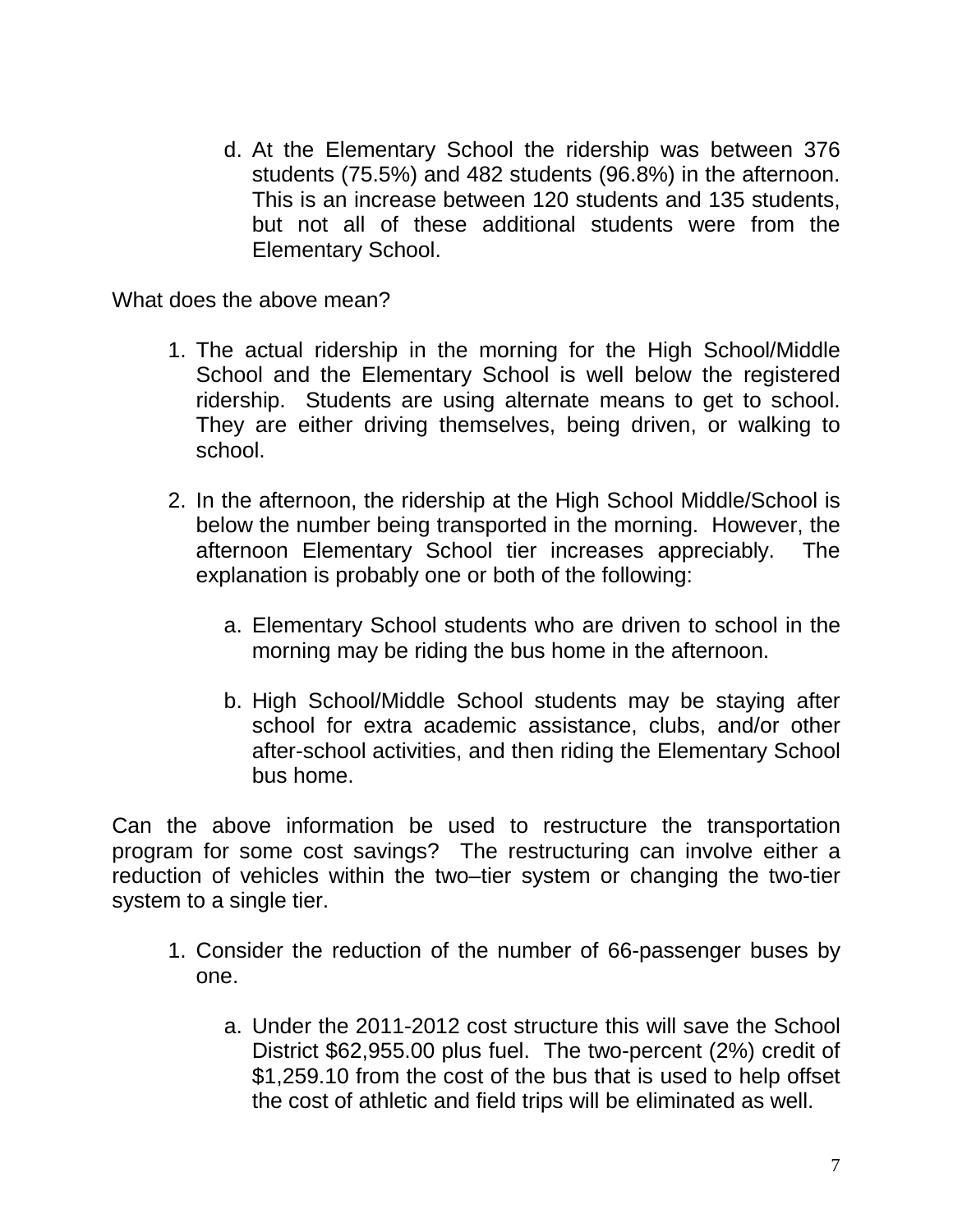For the 2012-2013 school year the \$62,955 cost is expected to increase to \$66,102.75, and the credit will increase to \$1,322.06

- b. Since the same eligible number of students (1,205) has to be transported over the same geographical area (134.737 square miles), the live time of the buses will increase. What this means are that many students will be on the bus for a longer period of time.
- c. With longer ride time the problem of buses arriving late at the Elementary School in the afternoon will be somewhat compounded. The 45 minutes between the departure of the High School/Middle School buses and their required arrival at the Elementary School by 3:30 pm is presently insufficient for some routes. The number of routes for which this time is insufficient will probably increase because more buses may be arriving late at the Elementary School.

A recommendation is to change the start/end day of the Elementary School to allow for more time between the end of the High School/Middle School and the end of the Elementary School.

Consider that changing the start/end time of the Elementary School means that the students will get home later due to a later dismissal. For some students, the late dismissal will make worse the late arrival at home due to a longer ride home.

d. It is strongly advisable to have the transportation program rerouted to make the necessary accommodations for one less bus. Because this will take time, if a decision is to be made to eliminate a bus, it should be made as early as possible. The rerouting would have to be completed primarily by personnel from Rolling V Bus Corp. since the School District does not have on its staff people who know how to do this.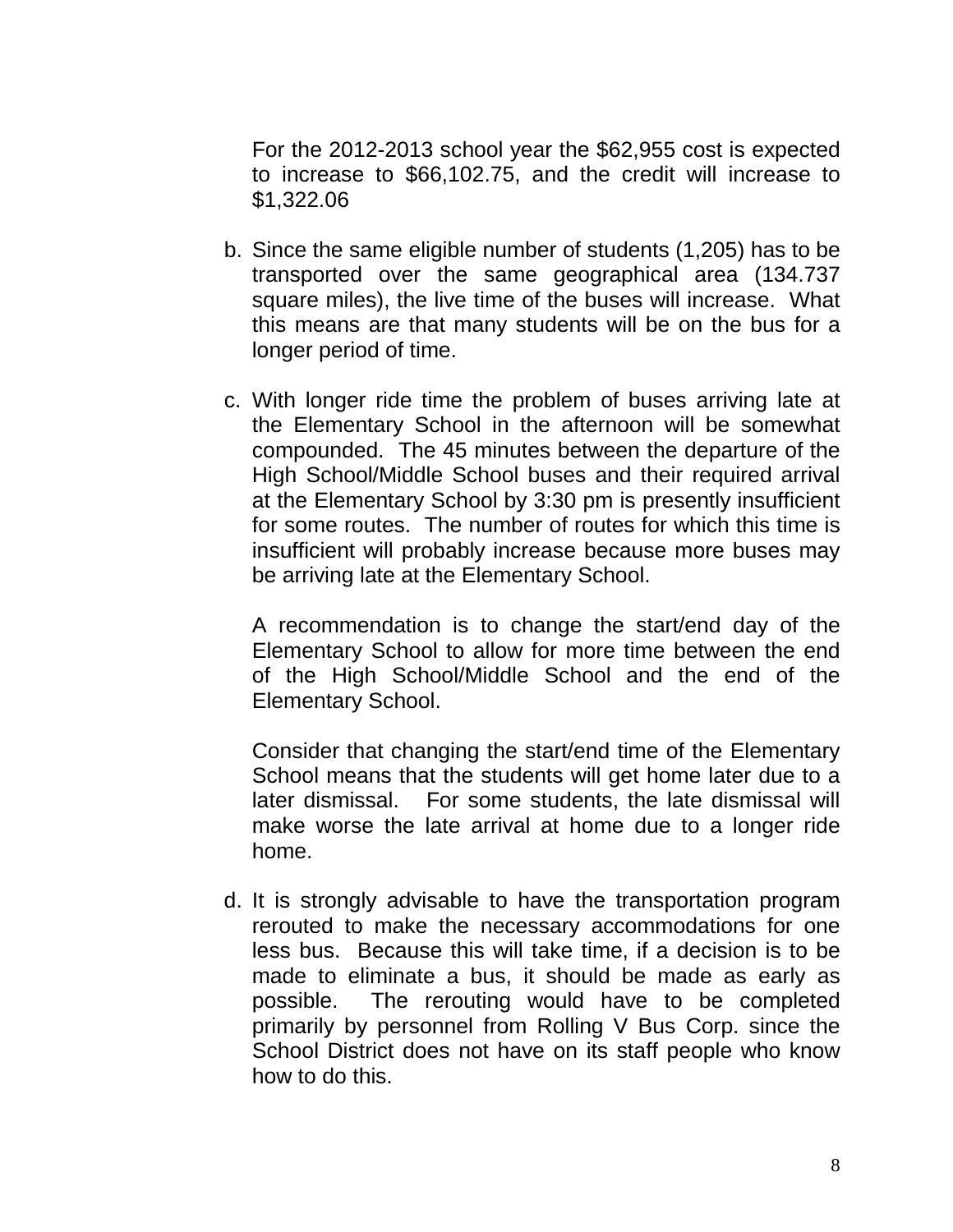- 2. Consider the change from a two-tier system to a single tier system.
	- a. Because the goal is to use the same number of buses once rather than twice, the perception is that there will be a cost savings. If the observation of some people is correct that less than 50% of the transportation eligible students are consistently riding the buses, the theory is that if the buses are filled to appropriate capacity, they will only have to make the trip once to take students to school instead of twice.

There are some issues that have to be considered.

- (1)Under the existing Contract with Rolling V Bus Corp. the price per vehicle is the same whether the bus is used for two daily hours, three daily hours, or four daily hours. See Table 5 on page 16.
- (2)The existing contract, which was extended to June 2018 in return for the two-percent (2%) credit the School District is receiving until June 2013, would have to be unilaterally cancelled by the School District because the probability is that Rolling V would not agree to a cancellation. The School District should review this with its legal counsel to see if it is allowable. It received a benefit (a two-percent credit of transportation expenses) from its transportation contractor until June 213 in return for a contract extension from July 1, 2013 to June 30, 2018. The cancelation of the contract could be problematic.
- (3)If the transportation contract has to be re-Bid, there is no guarantee that any transportation contractor will provide a cost for services for two to three live hours (the time that it may take a single tier transportation program to operate) that is appreciably less than four live hours (the time that it is taking the two tier transportation program to operate).

Furthermore, there is very little likelihood that that a two or three live hour price for transportation services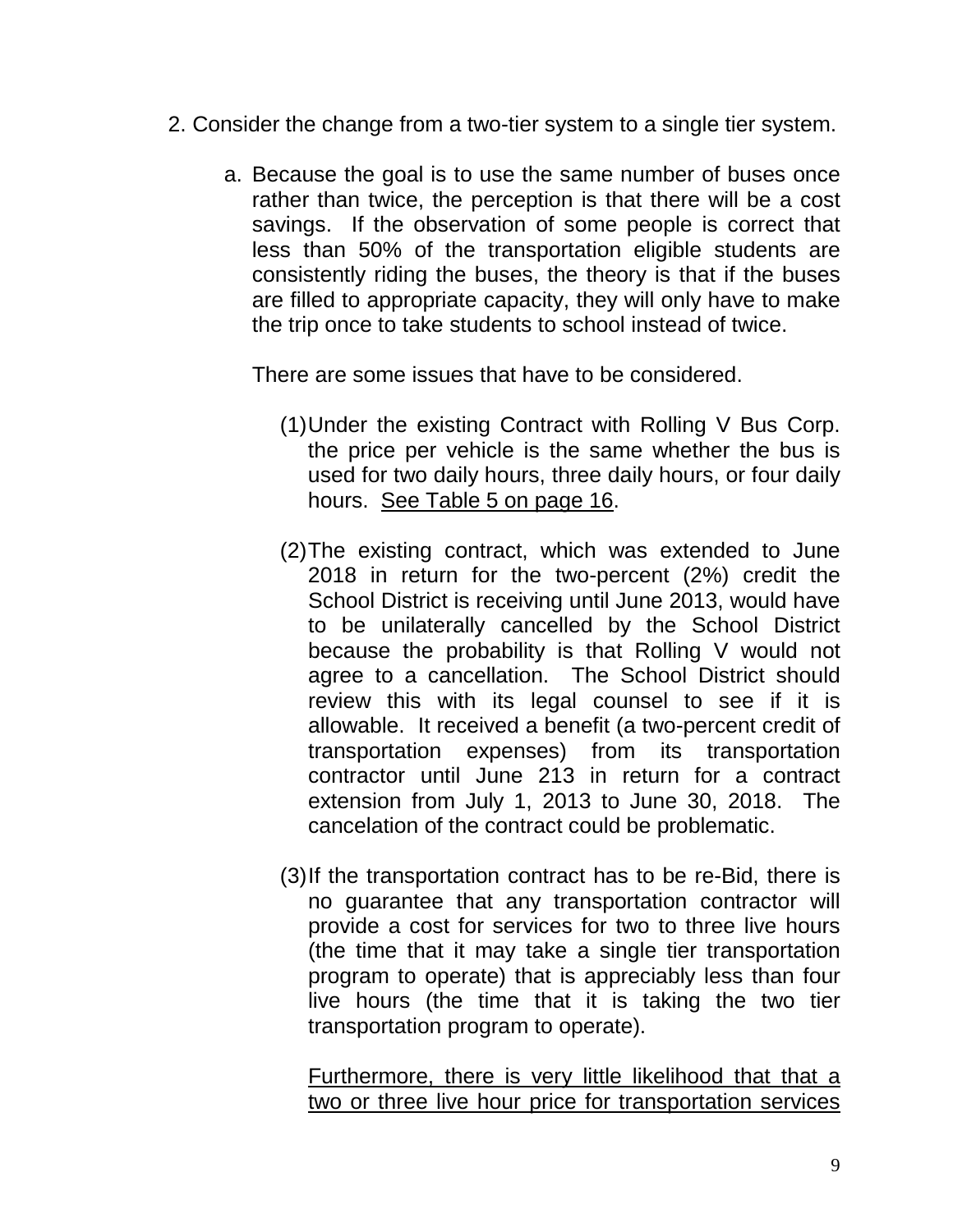will be 50% to 67% of a four live hour price from any contractor. The cost of the overhead, the cost of the vehicles, and the cost of personnel will be the same.

**TAS** recently completed the management of transportation service Bid for a Hudson Valley School District. The School District requested a Bid submission for two (2) live hours, three (3) live hours, and four (4) live hours for three different types of vehicles. The in-School District transportation program was characterized by these three operating times and types of vehicles. The results are illustrative of the minimal difference between these three operating hours.

| Table 4             |              |                   |              |  |  |  |  |  |  |  |
|---------------------|--------------|-------------------|--------------|--|--|--|--|--|--|--|
| <b>Contractor A</b> |              |                   |              |  |  |  |  |  |  |  |
| Vehicle             | Two Live     | <b>Three Live</b> | Four Live    |  |  |  |  |  |  |  |
|                     | <b>Hours</b> | <b>Hours</b>      | <b>Hours</b> |  |  |  |  |  |  |  |
| 66-Passenger Bus    | \$340.00     | \$383.00          | \$4700.00    |  |  |  |  |  |  |  |
| 18/22 Passenger Van | \$320.00     | \$340.00          | \$365.00     |  |  |  |  |  |  |  |
| Wheelchair Van      | \$330.00     | \$370.00          | \$410.00     |  |  |  |  |  |  |  |

| Table 5             |              |                   |              |  |  |  |  |  |  |  |  |
|---------------------|--------------|-------------------|--------------|--|--|--|--|--|--|--|--|
| <b>Contractor B</b> |              |                   |              |  |  |  |  |  |  |  |  |
| Vehicle             | Two Live     | <b>Three Live</b> | Four Live    |  |  |  |  |  |  |  |  |
|                     | <b>Hours</b> | <b>Hours</b>      | <b>Hours</b> |  |  |  |  |  |  |  |  |
| 66-Passenger Bus    | \$347.00     | \$365.00          | \$384.00     |  |  |  |  |  |  |  |  |
| 18/22 Passenger Van | \$284.00     | \$300.00          | \$317.00     |  |  |  |  |  |  |  |  |
| Wheelchair Van      | \$308.00     | \$325.00          | \$343.00     |  |  |  |  |  |  |  |  |

| Table 6             |              |                   |              |  |  |  |  |  |  |  |  |
|---------------------|--------------|-------------------|--------------|--|--|--|--|--|--|--|--|
| Contractor C        |              |                   |              |  |  |  |  |  |  |  |  |
| Vehicle             | Two Live     | <b>Three Live</b> | Four Live    |  |  |  |  |  |  |  |  |
|                     | <b>Hours</b> | <b>Hours</b>      | <b>Hours</b> |  |  |  |  |  |  |  |  |
| 66-Passenger Bus    | \$335.00     | \$335.00          | \$364.00     |  |  |  |  |  |  |  |  |
| 18/22 Passenger Van | \$277.00     | \$277.00          | \$297.00     |  |  |  |  |  |  |  |  |
| Wheelchair Van      | \$297.00     | \$297.00          | \$317.00     |  |  |  |  |  |  |  |  |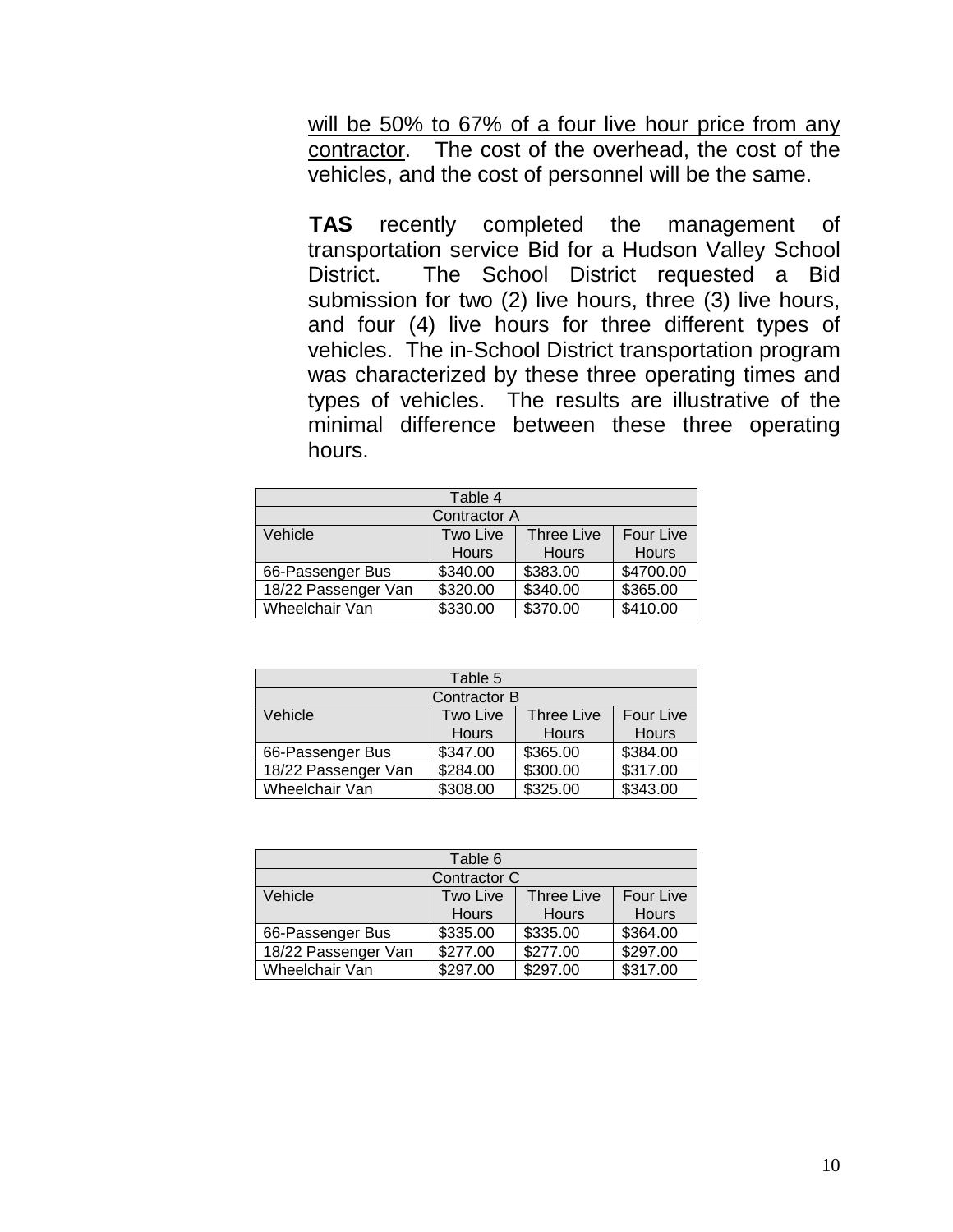- (4)If the School District does rebid for a single tier system, the only appreciable savings will be the amount of fuel per vehicle that the School District provides the contractor.
- b. Again, since the same number of students has to be transported over the same geographical area, the use of the same number of buses will increase time on each bus.
	- (1)There will be an increase in the number of bus stops for each route since Elementary School and High School/Middle School students will have to be pickedup/dropped-off together.
	- (2)Some parents will object to the commingling of Elementary School students with High School/Middle School students. However, the problems that are of concern to parents, such as exposure to foul language and abusive behavior, do not take place in those school districts that have a single tier transportation program to the extent that people perceive.
	- (3)Presently, the ridership in the morning and in the afternoon is substantially uneven due to High School/Middle School students staying late for academic assistance and/or club activities. In a single tier structure, the only option for these students who wish to stay after school is to take a late bus or to have a parent take them home. There may be a need for a two-tier late bus structure – one which is 45 minutes to an hour after school ends and one much later for athletics. A two-tier late route structure is a cost that the School District does not presently have.
	- (4)Based upon a one-time count over five consecutive days in the late winter/early spring of the 2011-2012 school year the program will require transportation services for 622/631 to 842/844 PK-12 students when you look at both the morning and the afternoon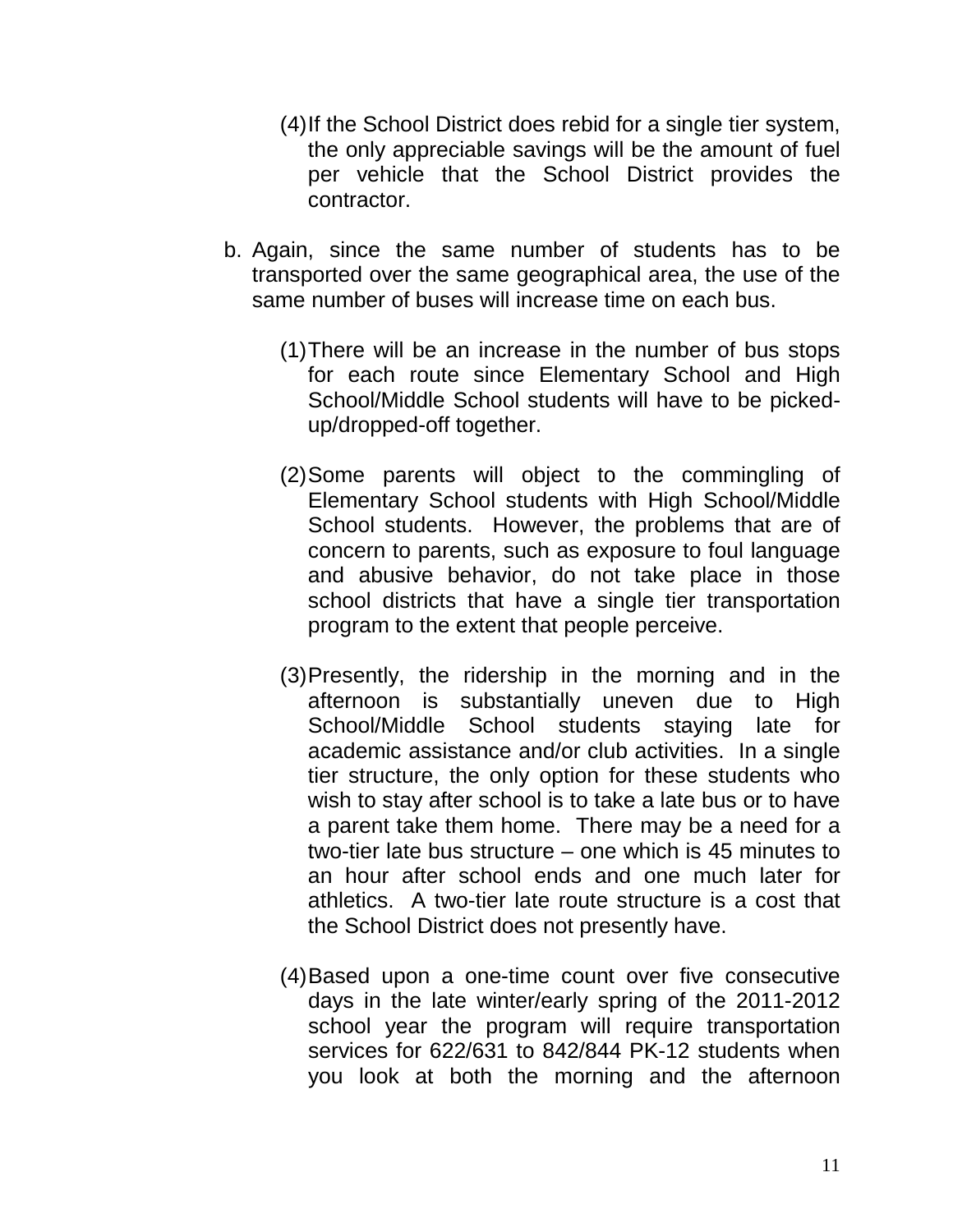ridership. The question is whether this can be done without increasing the number of vehicles.

Realistically, the transportation plan would have to accommodate 842/844 students, the higher number. Using the 20 existing vehicles and scheduling their use to maximum/comfortable capacity, the following number of students could be assigned:

| Table 7             |              |                            |       |  |  |  |  |  |  |  |  |
|---------------------|--------------|----------------------------|-------|--|--|--|--|--|--|--|--|
| <b>Bus Capacity</b> | No. of       | Average No. of             | Total |  |  |  |  |  |  |  |  |
|                     | <b>Buses</b> | <b>Projected Ridership</b> |       |  |  |  |  |  |  |  |  |
|                     |              | <b>Students per Bus</b>    |       |  |  |  |  |  |  |  |  |
| 66-Passenger        | 13           | 44                         | 572   |  |  |  |  |  |  |  |  |
| 27-Passenger        |              | 18                         | 18    |  |  |  |  |  |  |  |  |
| 20-Passenger        | 5            | 13                         | 65    |  |  |  |  |  |  |  |  |
| Wheelchair          |              |                            |       |  |  |  |  |  |  |  |  |
|                     |              |                            |       |  |  |  |  |  |  |  |  |
| Total               | 20           |                            | 662   |  |  |  |  |  |  |  |  |

The above is using the adult capacity of each vehicle as the average number of ridership students. Some vehicles will have more students and some students will have fewer students. The assignment of students will be subject to routing which will include the geographic location of where the students are to be picked-up/dropped-off and the live time of the operation of the vehicle.

**As a practical matter, the probability is that 834/842 students will not be able to be assigned to the present number of 20 vehicles. There will probably be a need for four or five more 66-passenger buses and one or two more 20-passenger vans**. This is consistent with the transportation program of other school districts that have a single tier system. They require a larger fleet than if they operated on a two-tier system.

c. A change to a single tier transportation structure will involve total rerouting. The rerouting will involve at least three components, all of which are equal and all must be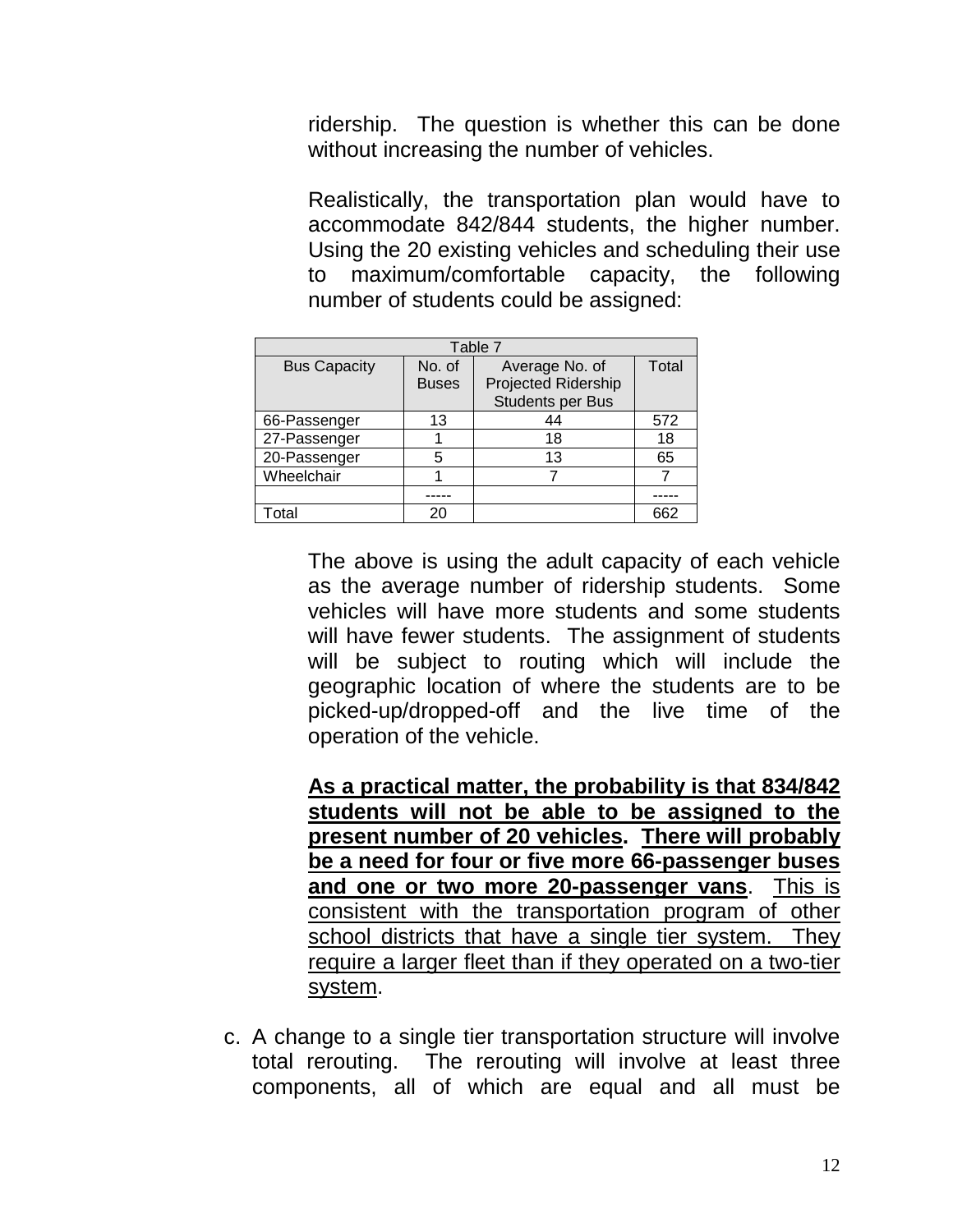considered for each route. What this means is that "filling the vehicle" is not always the sole goal or the primary goal. In large School Districts and/or School Districts with a scattered student population other factors have to be considered

(1)Utilization of the appropriate capacity of the vehicle to ensure maximum and comfortable usage

Three students to a seat may be the rated capacity of a large bus, but it is not always possible or appropriate to place students three to a seat. This is especially true of High School/Middle School students.

(2)Keeping live ride time reasonable

While there are no maximum ride time limits in New York State, many School Districts try to keep the ride time under an hour.

(3)Keeping traveling distances reasonable

Distance is related to time.

d. The start/end time of the Elementary School would have to be changed and be aligned with that of the High School/Middle School. The High School time will dominate since it's a base to transport students to the BOCES Career & Technical Education Center and to Wawarsing Christian Academy.

Because the Elementary School will essentially be on the same time schedule as the High School/Middle School, these students will get home earlier than the present schedule even though they may have a longer ride.

e. The School District should know that within the student transportation industry a single tier system is not considered operationally efficient. It uses the maximum number of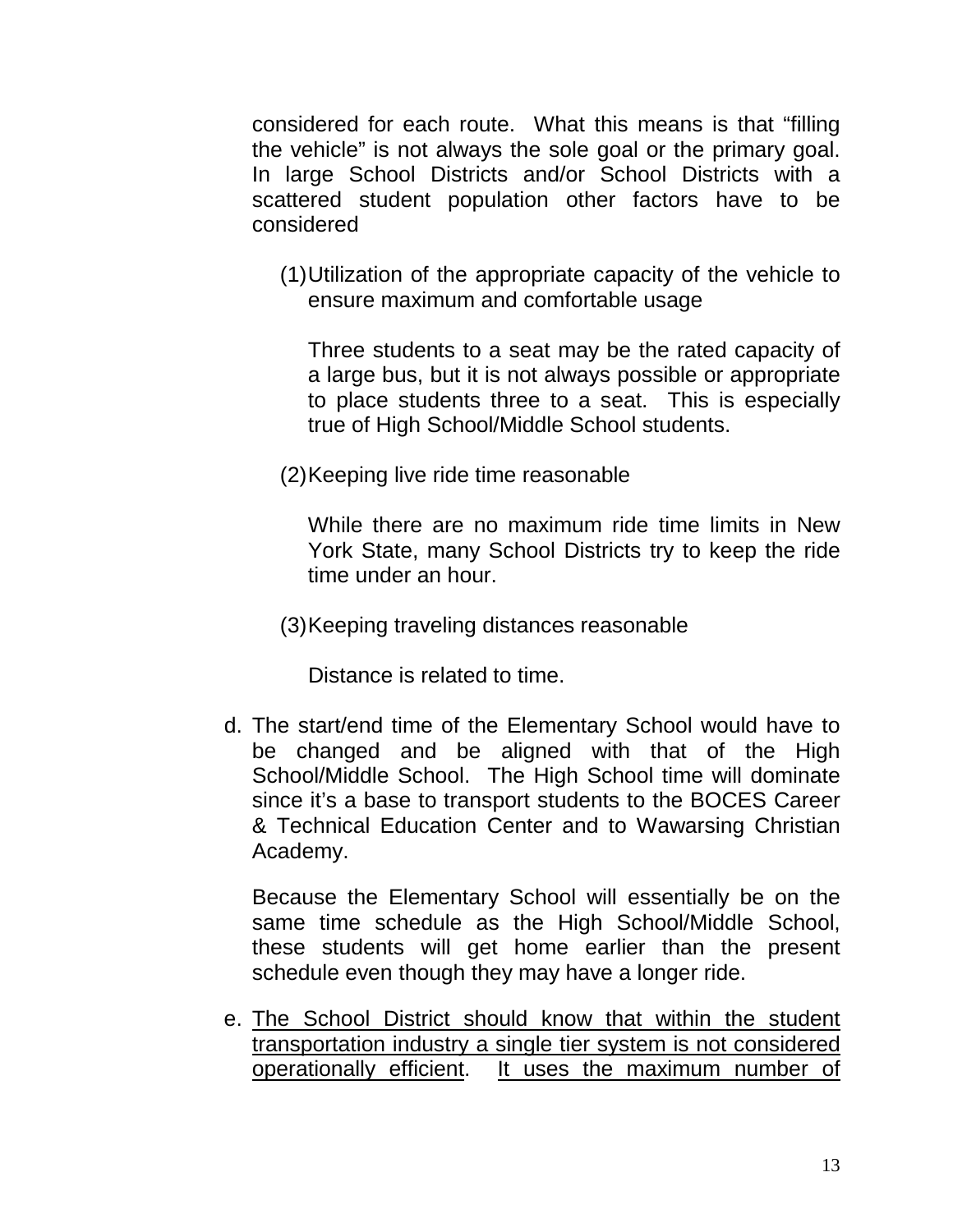buses and drivers. School Districts that are contracted pay a premium cost for a single tier operation.

School Districts with large geographic areas and sparse population typically have a single tier operation. Ellenville does not appear to meet this criterion to the same extent as other large geographic area school districts with a scattered student population.

The School District should be aware of the following issues that impact its transportation program.

- 1. The expenses are driven more by the special education transportation program than the regular education transportation program. Because of the special conditions of some students, the School District requires multiple attendants on some buses and multiple buses to the same location. These are costly services, and they impact the overall transportation budget. Presently 43.7% (\$1,214,128.38) of the total costs of the July 1, 2011 to June 30, 2012 transportation program (\$2,781,254.38) are based in the special education area.
- 2. As a general guideline in New York State, the transportation service portion of the overall budget is approximately five perpercent (5%). The \$2,781,254.38 is 5.7% of the overall budget of \$48,987,818.00. As a percentage of total budget expenditures, the Ellenville School District does not appear to be appreciably higher than other School Districts
- 3. More students are transported than meet the requirements for services due to the distance of their home from the school. The reason is three-fold: (1) special education students who live in the non transportation eligibility area are transported because transportation is provided consistently as a related service; (2) many students who are not eligible for transportation services receive this because of apparent medical qualifications under Section 504 of the Rehabilitation Act of 1973; and (3) students who reside in the area identified as not eligible for transportation receive this service because their child care location is in a transportation eligibility area. It is not known whether the number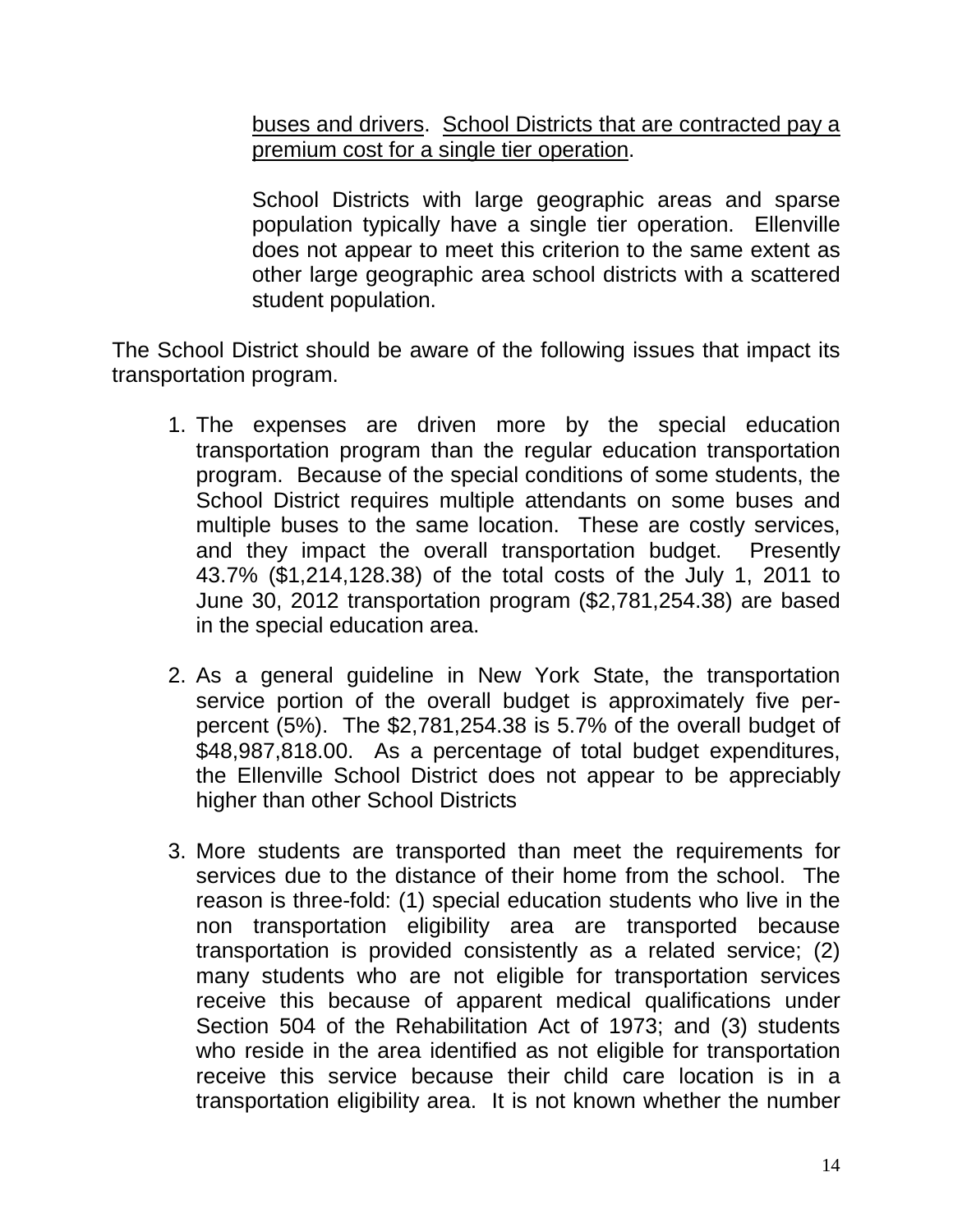and the percentage of students who fall within these three categories is more or less than what exists in other area school districts.

The above three factors impact projections for transportation eligibility and route development decisions to a great extent.

#### **RECOMMENDATIONS**

At this time, it is the opinion of this Transportation Consultant that a single tier system will not be able to be operated utilizing the existing number of vehicles. Even though the actual ridership is below the registered ridership, it does not appear to be sufficiently below to make a major change in the operation of the transportation program and a change in the start/end time of the School District's schools.

The question is not whether or not a single tier system is less expensive than a two-tier or a three-tier system. The question is whether a single tier system is less expensive for the Ellenville School District at this time with a ridership between 52% and 70% of those students who are eligible to ride the bus.

Furthermore, to make a change to a single tier system a one-time count is not ordinarily used for this type of a decision.

For the Ellenville School District, is a single tier system less expensive that the existing double tier system? The answer is "NO".

1. Unless the ridership is consistently well below 50% for the morning and the afternoon routes, the School District will require more vehicles to transport the existing ridership on a single tier system. The one-time count made shows a ridership between 631 students and 844 students in the morning. In the afternoon the count shows a ridership between 622 students and 842 students. Since 1,205 students are eligible for transportation, the morning percentage of ridership is between 52.4% and 70.0%. The afternoon percentage is between 51.6% and 69.9%. The ridership percentage for the morning and the afternoon appear to be about the same.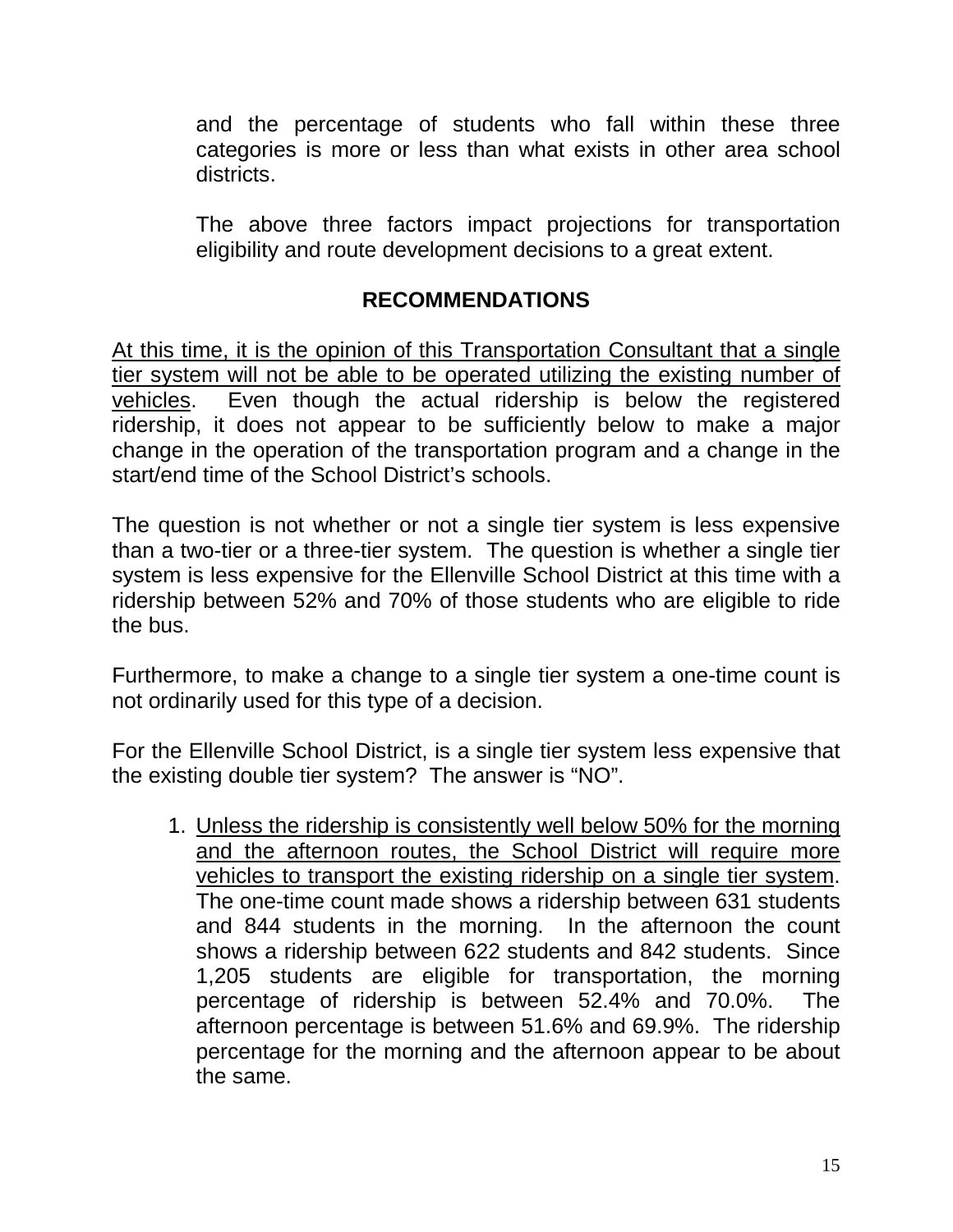The additional vehicles will be an increase in costs over the existing operation.

2. There will be no saving on the costs per vehicle since the existing contract has the same charge per vehicle for a two hour, a three hour, and a four hour vehicle. See Table 8 below.

| Table 8                                                      |                            |                   |              |  |  |  |  |  |  |  |
|--------------------------------------------------------------|----------------------------|-------------------|--------------|--|--|--|--|--|--|--|
|                                                              | Daily Charge per Live Hour |                   |              |  |  |  |  |  |  |  |
| Vehicle Type                                                 | Four Live                  | <b>Three Live</b> | Two Live     |  |  |  |  |  |  |  |
|                                                              | Hours                      | <b>Hours</b>      | <b>Hours</b> |  |  |  |  |  |  |  |
| 66 Passenger Bus                                             | \$349.75                   | \$349.75          | \$349.75     |  |  |  |  |  |  |  |
| 19-21 Passenger Van                                          | \$315.25                   | \$315.25          | \$315.25     |  |  |  |  |  |  |  |
| 16 Passenger van                                             | \$315.25                   | \$315.25          | \$315.25     |  |  |  |  |  |  |  |
| 5-9 Passenger Sedan                                          | \$292.50                   | \$292.50          | \$292.50     |  |  |  |  |  |  |  |
| 6 Passenger + 3 W/C A/C Van                                  | \$332.50                   | \$332.50          | \$332.50     |  |  |  |  |  |  |  |
| 12 Passenger + 2 W/C A/C Van                                 | \$332.50                   | \$332.50          | \$332.50     |  |  |  |  |  |  |  |
|                                                              |                            |                   |              |  |  |  |  |  |  |  |
| Source: Transportation Program RFP Submission dated February |                            |                   | 13.          |  |  |  |  |  |  |  |
| 2008                                                         |                            |                   |              |  |  |  |  |  |  |  |

- 3. At the present time, the increased costs for additional vehicles for the morning and the afternoon routes stated on page 12 of this report are as follows:
	- (1) Four to five 66-passenger buses at \$62,955.00 each total \$251,821.00 to \$314,775.00.
	- (2) One to two 20-passengers vans at \$56,745.00 each total \$56,745.00 to \$113,490.00.
	- (3) **The total increased costs for transporting the existing ridership on a single tier system is projected to be between \$308,566.00 to \$428,265.00 using current costs**.
	- (4) To the above the cost of fuel has to be added.

A conservative recommendation is that in the 2012-2013 school year the School District should conduct a ridership count at least four times for five consecutive days. This will not only lengthen the base line of ridership information, but it will enable the School District to gather information during different time periods. **TAS**' experience is that ridership can be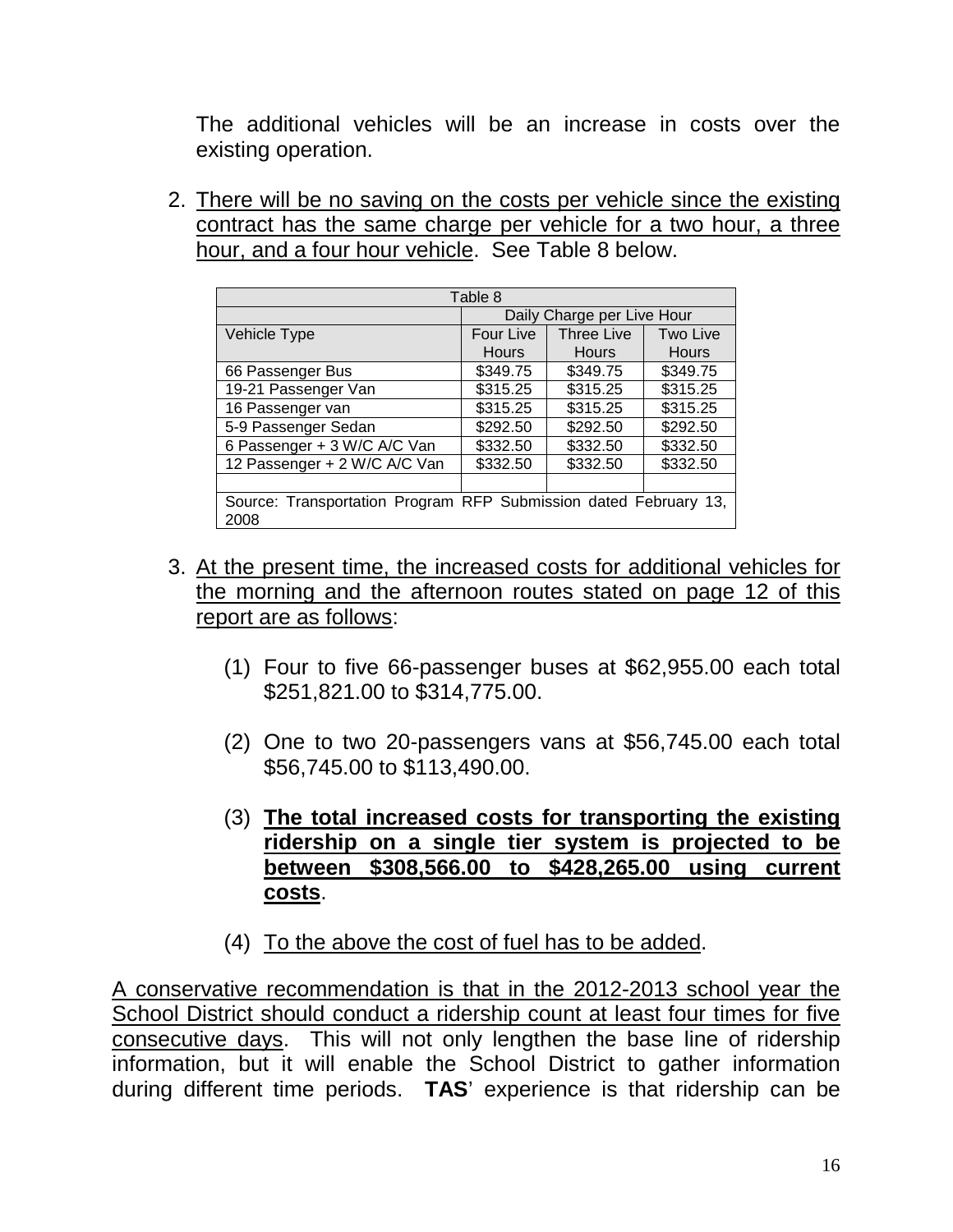seasonal. It could be low in the early fall and late spring, and it could be high in the winter months. Information gathered over a period of a full school year will enable the Board of Education to make a more informed decision.

If the present information, coupled with information gathered in the fall of 2012 and in the winter of 2012-2013 shows the substantial underutilization of the transportation service by the students, the School District will have sufficient time to begin preparations for changes in its transportation program. This can include a reduction in one or more vehicles or a restructuring of the entire transportation program such as a change to a single tier system. The latter will require changes in school start/end times, changes, in employee work schedules, and parent education on how these time changes will affect them. By starting this process earlier in the school year greater opportunities will exist for the in-put of various stakeholders within the School District. It is the opinion of the **TAS** Consultant that the middle/end of April is not the time to begin the process of a significant change such as a restructuring of the entire transportation program for the next school year.

The suggested ridership count should be taken in early/mid October, late November/early December, early February, and late March/early April.

The School District must also consider its contract with its transportation service provider, Rolling V. Bus Corp., if it wishes to rebid this service. It is strongly recommended that this be discussed with legal counsel and with Rolling V Bus Corp.

With the full year's student ridership information, the School District may wish to consider the reduction of one bus which may be a more viable option for cost savings. However, with a bus reduction, the School District must provide more time between the end of the High School/Middle School and the end of the Elementary School. It must also recognize that some students in the outer portions of the School District will be picked-up earlier and dropped-off later than the present schedule due to a longer ride time on some routes.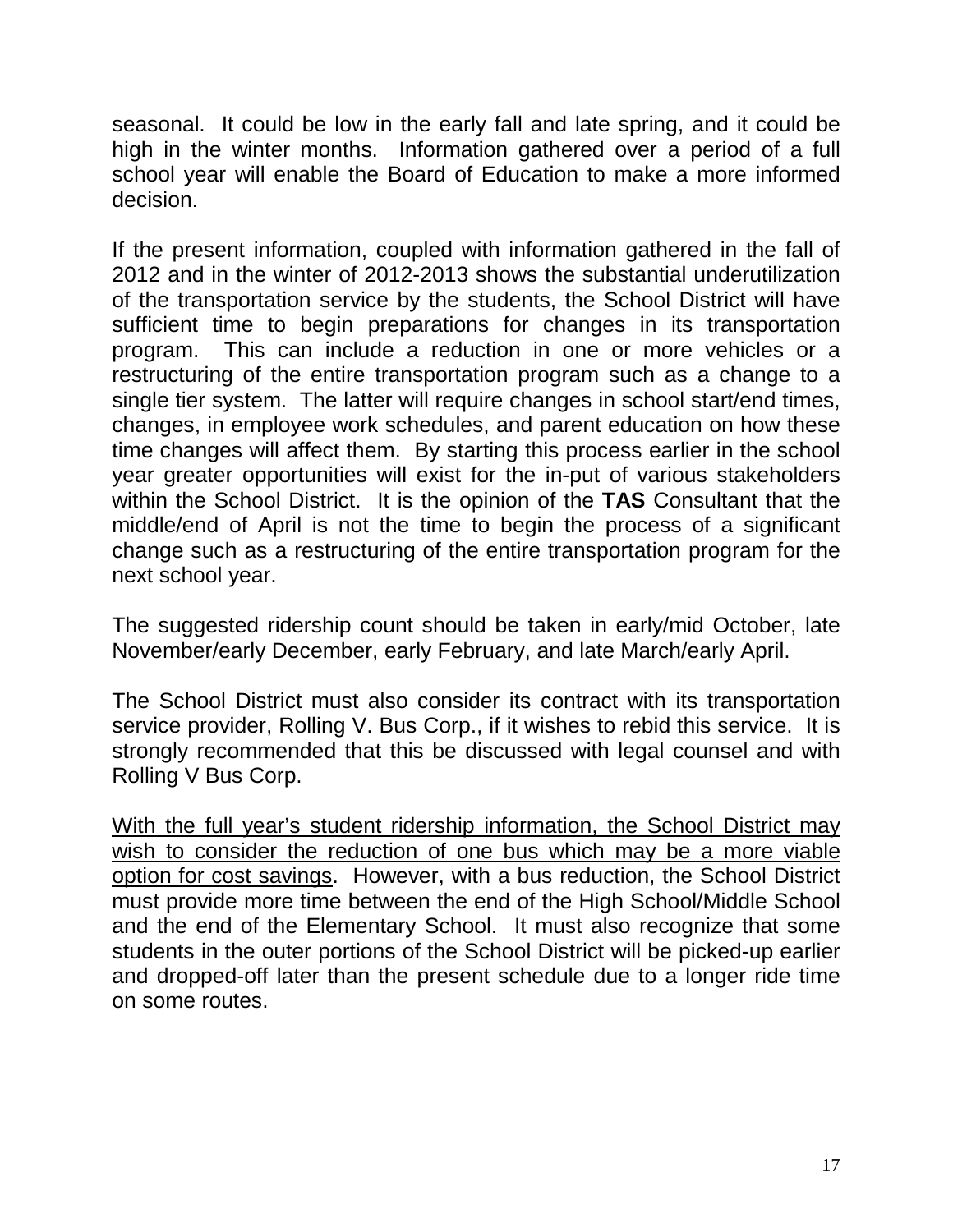### **FINAL STATEMENT**

Because of **TAS**' long association with the Ellenville School District and this Consultants personal relationship with the School District's administration, I was pleased to be able to provide this study.

A thank you for her cooperation is extended to Mrs. Vicki Reeves, the site manager for Rolling V Bus Corp. at its Ellenville terminal. She was extremely helpful in gathering data for this report.

I appreciate the opportunity of being able to be of assistance to the School District. If there is any further assistance **TAS** can provide, please do not hesitate to contact me.

**Louis J. Boffardi**

Louis J. Boffardi Senior Consultant Transportation Advisory services